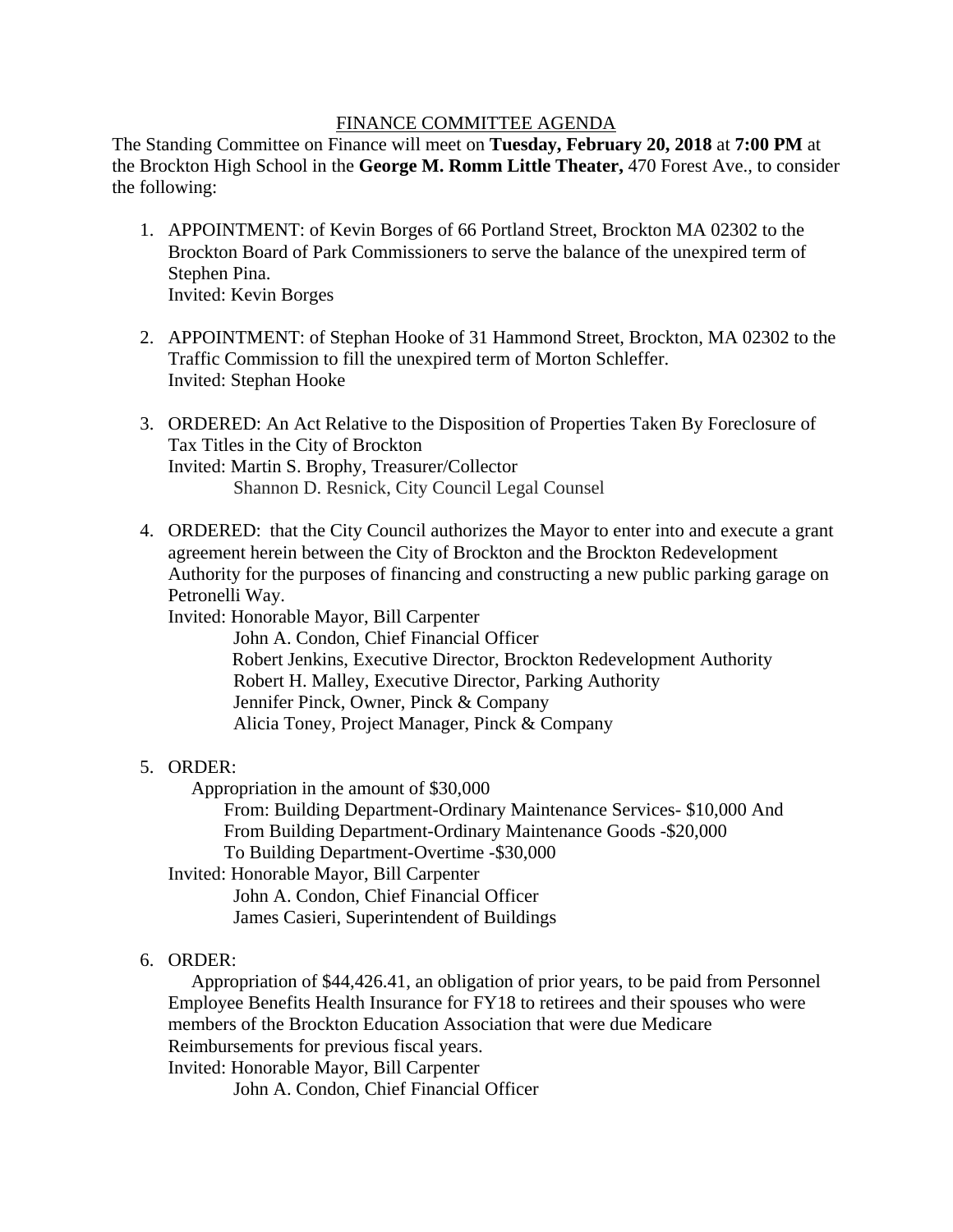### Maureen Cruise, Director, Personnel

#### 7. ORDER:

 Appropriation of the total grant in the amount of \$13,614.00 From: Commonwealth of Massachusetts Executive Office of Public Safety-FY18 Student and Senior Awareness of Fire Education (S.A.F.E) Grant. To: City of Brockton Fire Department FY18 Student Awareness of Fire Education (S.A.F.E) Grant Fund \$10,407 To: City of Brockton Fire Department-FY18 Senior Safe Grant Fund. \$3,207 Invited: Honorable Mayor, Bill Carpenter John A. Condon, Chief Financial Officer Michael Williams, Chief, Fire Department

#### 8. ORDER:

 Appropriation of \$279,000 From: Fire Department-Personal Services-Non Overtime To: Fire Department-Services-Overtime. To maintain all companies through the remainder of Fiscal Year 2018. Invited: Honorable Mayor, Bill Carpenter John A. Condon, Chief Financial Officer Michael Williams, Chief, Fire Department

# 9. ORDER:

Transfer in the amount of \$60,000

From: Department of Public Works-Ordinary Maintenance Services To: Department of Public Works-Sewer Personnel Services Overtime Invited: Honorable Mayor, Bill Carpenter John A. Condon, Chief Financial Officer Larry Rowley, Commissioner, Department of Public Works

#### 10. ORDER:

Transfer in the amount of \$160,000

| From: Dept. of Public Works-Personnel Services Non Overtime | \$52,000  |
|-------------------------------------------------------------|-----------|
| Dept. of Public Works-Purchase of Services                  | \$66,000  |
| Dept. of Public Works-Ordinary Maintenance Goods            | \$42,000  |
| To: Dept. of Public Works-Water Personnel Services Overtime | \$160,000 |
| Invited: Honorable Mayor, Bill Carpenter                    |           |
| John A. Condon, Chief Financial Officer                     |           |
| Larry Rowley, Commissioner, Department of Public Works      |           |

#### 11. ORDER:

 Transfer of \$275,000 From: Personnel Services other than Overtime To: Police Personnel Service Overtime Invited: Honorable Mayor, Bill Carpenter